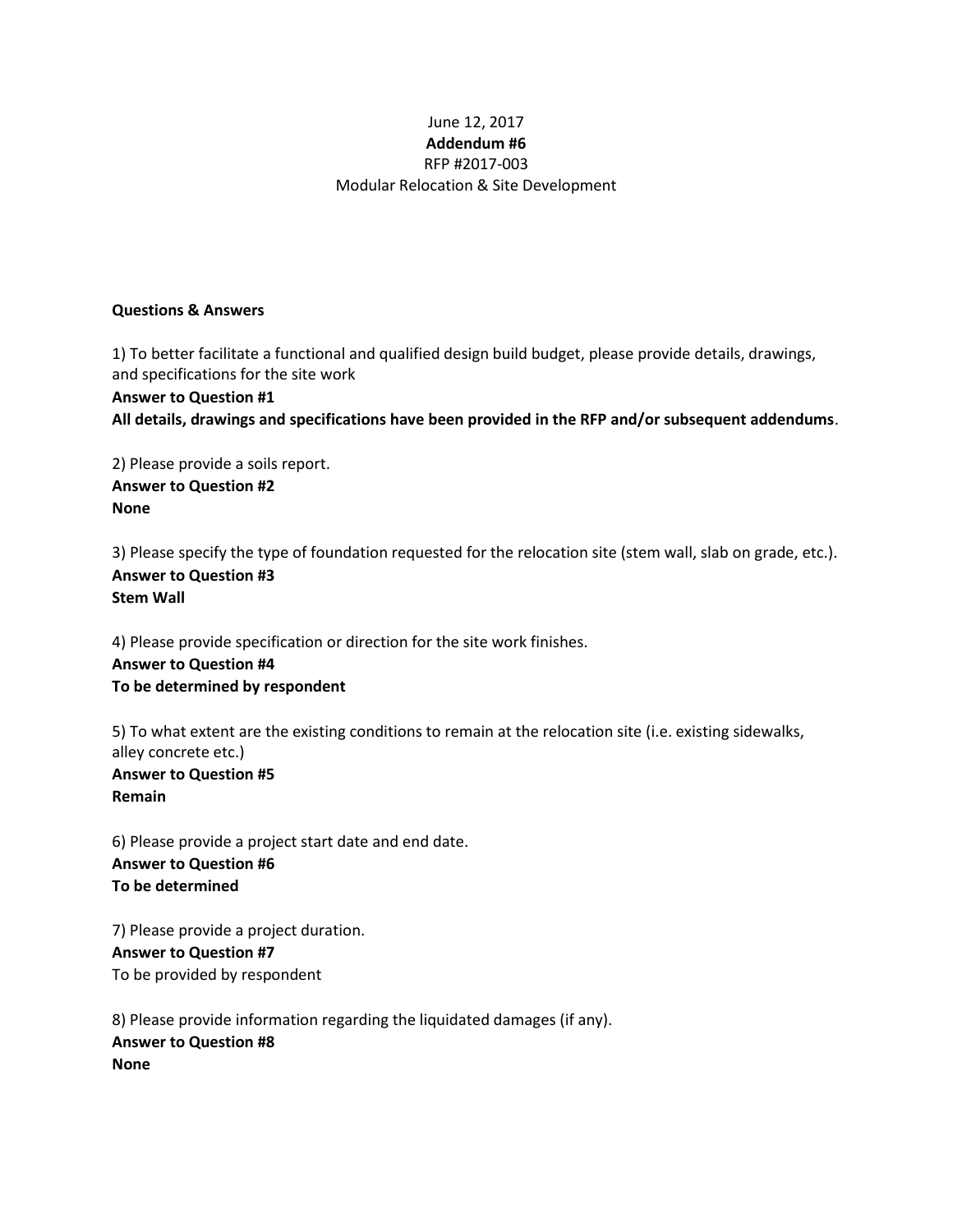9) Exhibit A-2 is too small to correctly scale the entire site. Please provide updated drawings showing all hardscape, soft scape, play sand, site fencing layouts and wall types.

# **Answer to Question #9 No updated drawings are available**

10) Please provide specifications/building materials for the storage shed and trash enclosure. **Answer to Question #10 Trash bin should be made of concrete block. Please see RFP for shed material.** 

11) Please provide net footages, specified materials, and/or allowances for the landscaping. **Answer to Question #11 Respondent to determine the landscaping allowance**

12) Please define the extent of the bio retention and water infiltration areas. **Answer to Question #12 Not known**

13) Please provide specifications for the type, finish, and desired height for the fencing. **Answer to Question #13 Commercial grade 6 foot chain link fence** 

14) Please provide a specification for the type of asphalt (pervious/non-pervious), and specification for the section thickness and base thickness.

**Answer to Question #14 Industry standard**

15) Please provide specification for the thickness, finish, and reinforcement for the concrete. **Answer to Question #15 Industry Standard**

16) Please provide the contractor license requirements for this project. **Answer to Question #16 Respondent must have valid State of California contractor license**

17) Will there be any good faith requirements for this project, or will any advantages be given to contractors who are or can fulfil MBE/SBE/WBE etc. certification? **Answer to Question #17 No**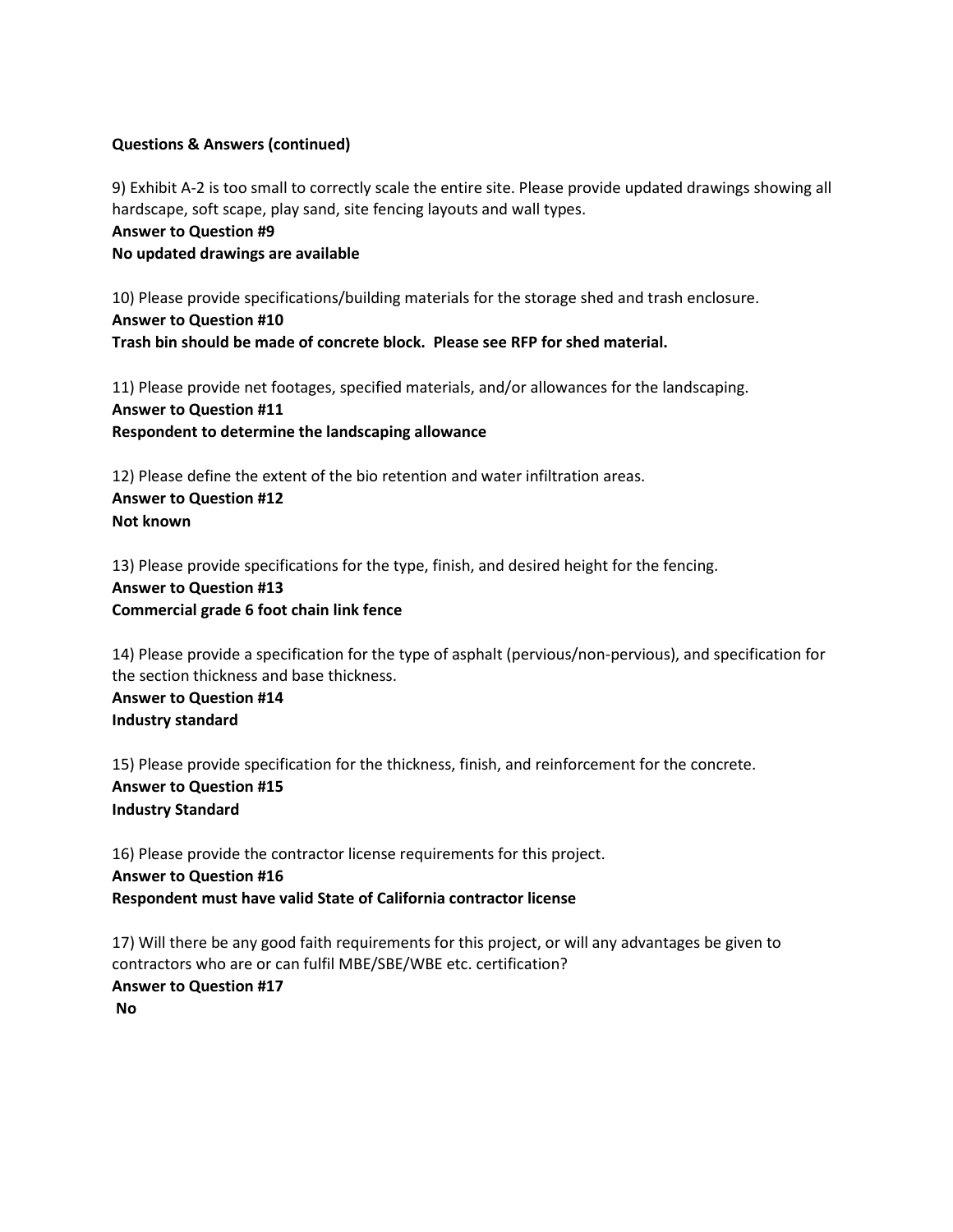18) Please provide a schedule of values bid form for proposal comparison reasons. **Answer to Question #18 There is no schedule of values bid**

19) Please specify the electrical finishes and the lighting manufacturer requirements. **Answer to Question #19 Match existing fixtures**

20) Please specify plumbing finishes and manufacturer requirements. **Answer to Question #20 Match existing fixtures**

21) Please provide HVAC operation certification for the existing systems. **Answer to Question #21 HVAC is to be powered only. Owner will be responsible for making sure units are operational**

22) Are there any Title 24 requirements? **Answer to Question #22 Project must be permitted by City of San Diego**

23) Please provide locations and types for the electrical disconnects. **Answer to Question #23 To be determined by respondent**

24) Please provide locations and types for the plumbing disconnects. **Answer to Question #24 To be determined by respondent**

25) Please provide specification for the existing millwork and countertops. **Answer to Question #25 Not known**

26) What are the ADA requirements for the Building? **Answer to Question #26 Project must be permitted by City of San Diego**

27) The existing telephone pole and stanchion in the parking lot is currently obstructing the design of the parking lot. Please clarify/address this issue.

**Answer to Question #27 To be determined by respondent**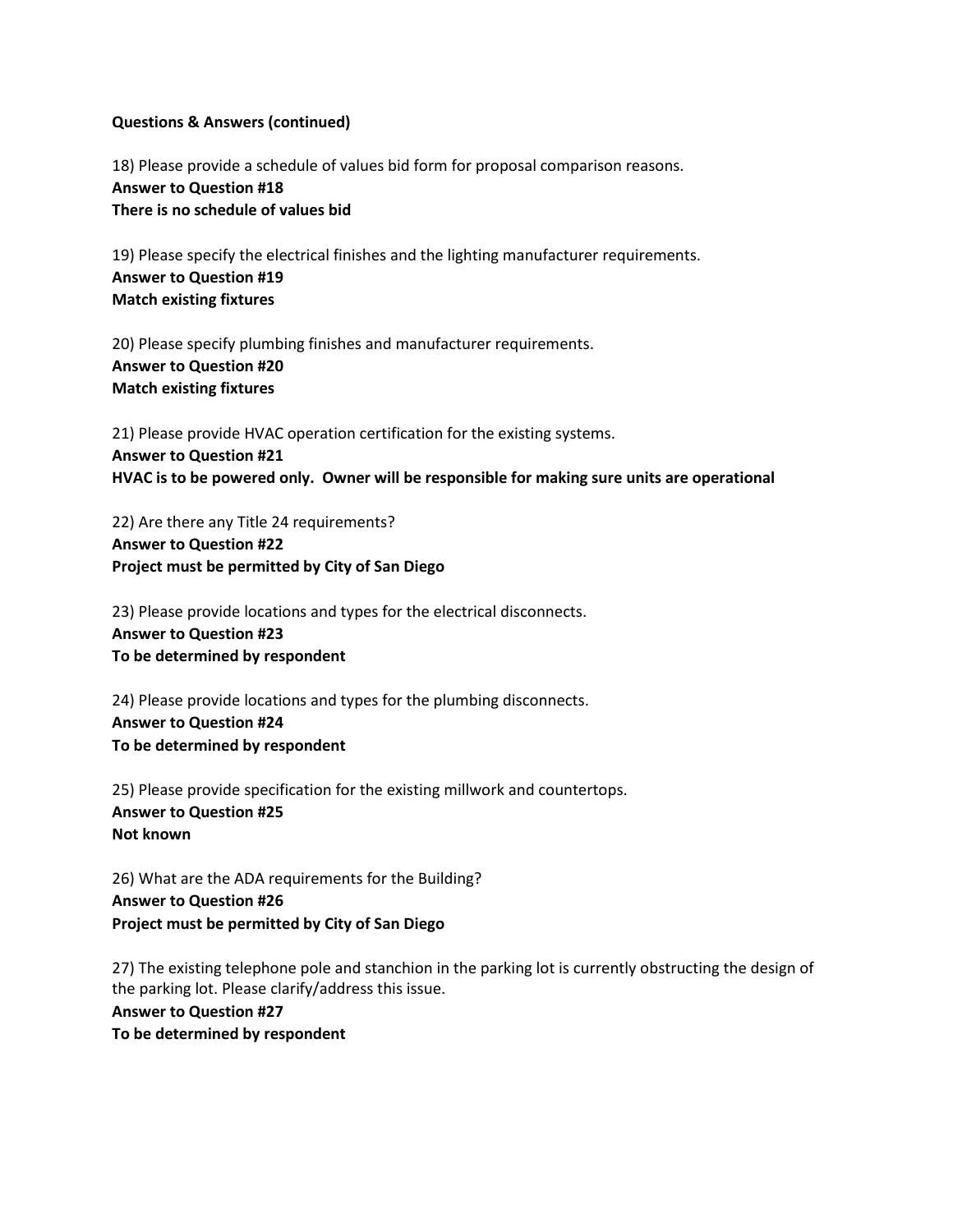28) What is the criteria and/or basis of award for this project? **Answer to Question #28 The awardee will be selection by an evaluation committee**

29) Please provide detail for the overhead utilities. **Answer to Question #29 Not known**

30) Are the existing doors to remain? **Answer to Question #30 Please see current and proposed configurations provided in RFP**

31) What is the type of finish/specification of the doors to be used? **Answer to Question #31 Match existing**

32) Please provide specification for the door hardware **Answer to Question #32 Match existing**

33) Are window treatments to be provided? Please provide a specification. **Answer to Question #33 No**

34) Are security bars to be installed on windows? Please provide a specification. **Answer to Question #34 No**

35) Are new windows to be installed? **Answer to Question #35 No**

36) Are partitions required in the children's restrooms? **Answer to Question #36 No**

37) Please specify the bath accessories to be supplied, and what finished is to be determined. **Answer to Question #37 No new accessories to be supplied**

38) Will a technical approach be required from bidders at time of submittal? **Answer to Question #38 No**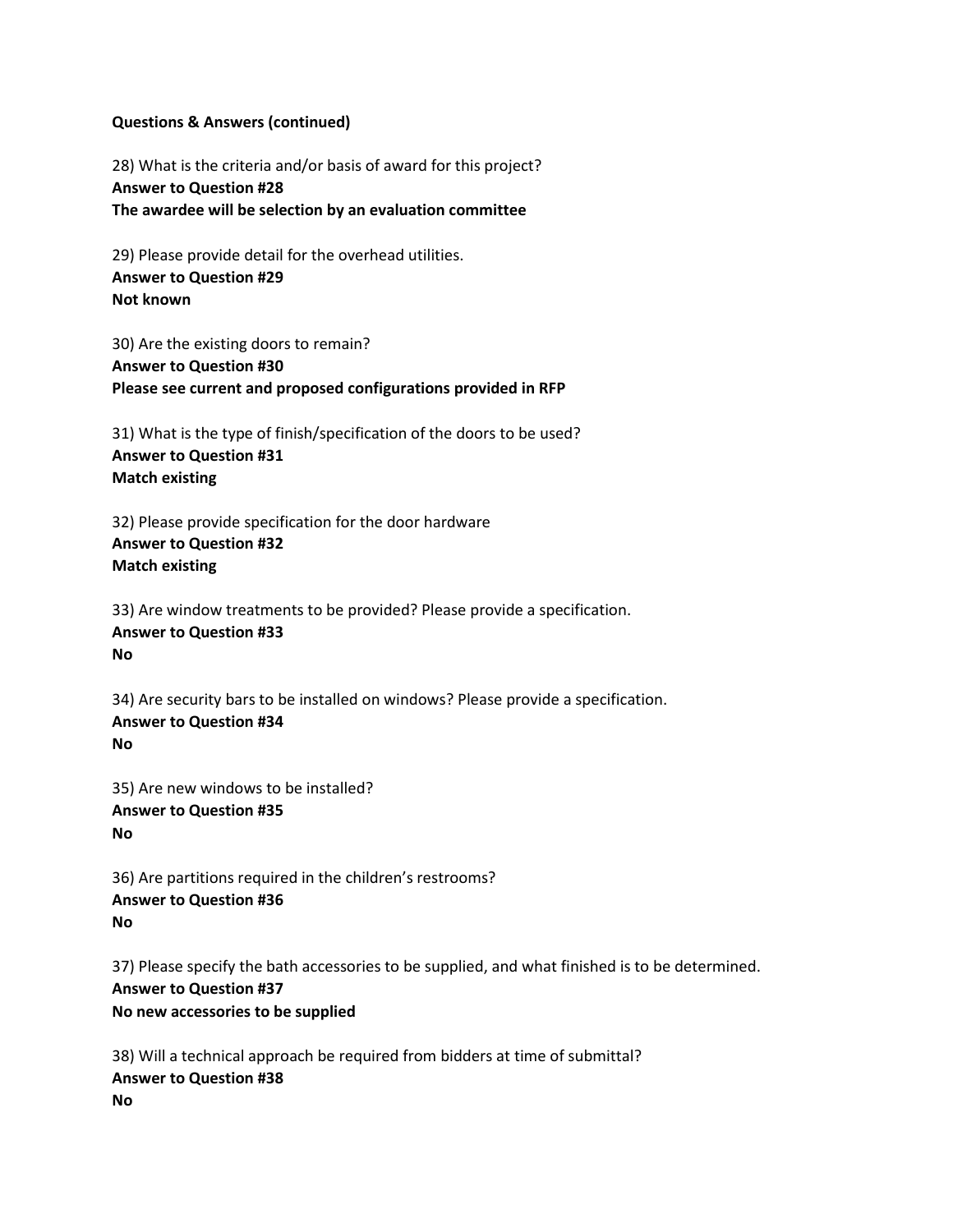39) Please provide an asbestos survey for the trailers. **Answer to Question #39 None**

40) Please specify the ceiling grid and ceiling tile manufacturer for the ACT to be replaced, and also provide information on the extent of the ACT that is to be replaced.

**Answer to Question #40 Please see plans provide in addendum #3**

41) Please specify the type and finish of the new wall partitions.

**Answer to Question #41 Match existing** 

42) Underground utilities / easement issues within lots **Answer to Question #42 Not known**

43) Please provide ALTA map parcel number plat map.

**Answer to Question #43 Lots 21 through 27 in Block 15 of Subdivision of Lots 20 to 50, Block N, Teralta, in the City of San Diego, County of San Diego, State of California, according to Map thereof No. 1000 filed in the Office of the San Diego County Recorder, July 18, 1906."** 

44) Existing conditions / Historical proposals **Answer to Question #44 None**

45) Please provide supplemental job walk to view trailer interiors. No access allowed at job walk. **Answer to Question #45 Time will not permit any supplemental job walks** 

46) Please define the limits of interior replacements. **Answer to Question #46** Interior replacements are limited to scope of RFP

47) Please quantify / identify interior finishes to remain and/or remove. All interior finishes to remain expect were noted in scope of work **Answer to Question #47**

48) Where are the electric, plumbing, and sewer services located to the connect to the trailer? Do they connect from the bottom or the exterior wall? Please clarify.

**Answer to Question #48**

**Please see plans provide in addendum #3**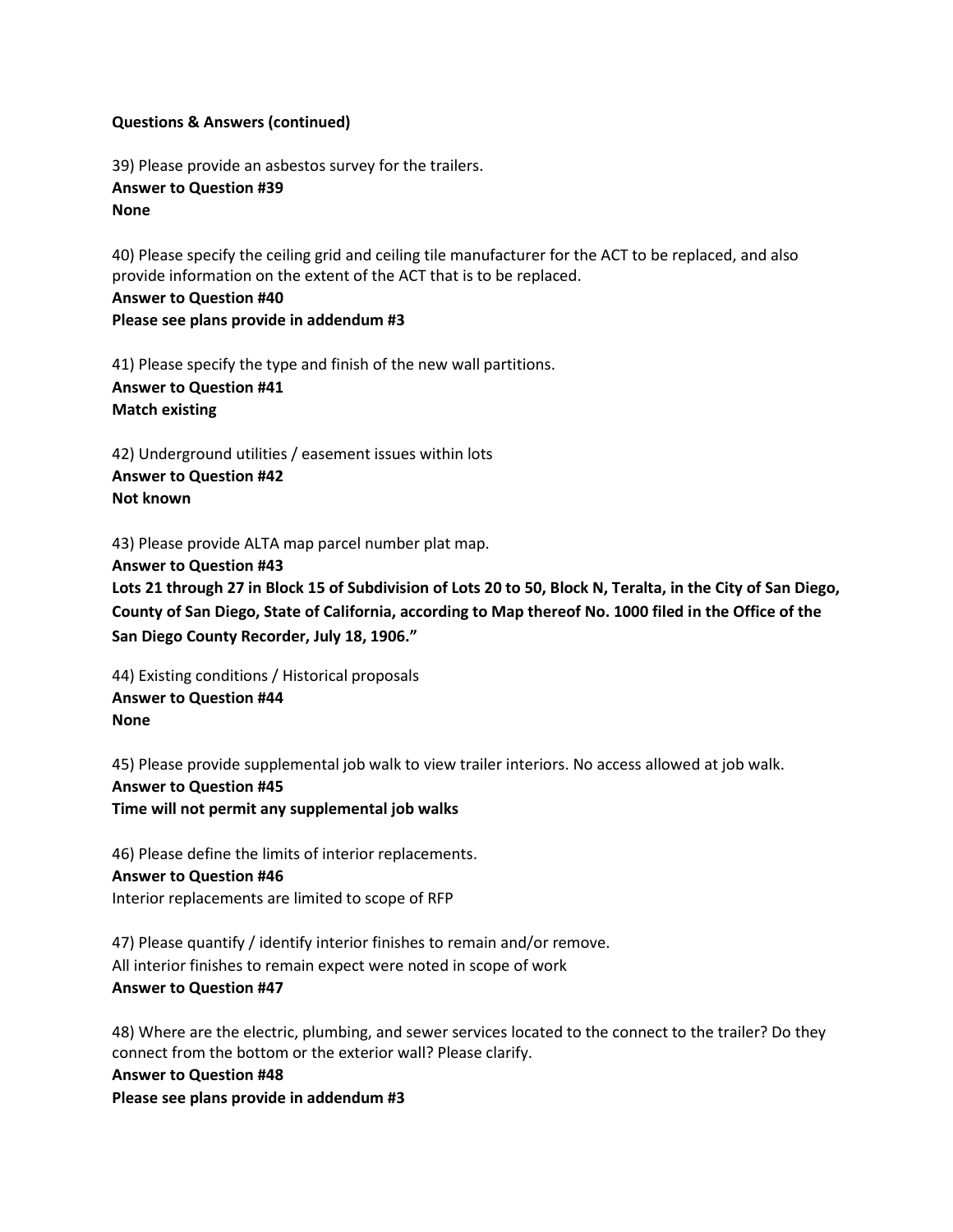49) What type of water heater is to be connected? Please clarify. **Answer to Question #49 Please see plans provide in addendum #3**

50) Are the current lights to be converted to LED lighting? Please confirm. **Answer to Question #50 No**

51) Please specify floor types/specifications to be used and replaced. The carpet is to be removed from all offices, hallways and classrooms. All existing VCT flooring in offices, hallways and classrooms is to be removed. The new flooring for these areas is to be Armstrong,

**Answer to Question #51 Standard Excelon #51861, "Soft Warm Gray.**

52) What type of gutters are to be installed? **Answer to Question #52 Match existing** 

53) What type of data cable is to be used? **Answer to Question #53 Data cabling will be replaced by owner**

54) What type of roof system is to be used? **Answer to Question #54 Roof system is existing**

55) Is the intent to re-roof the whole structure as a continuous roof? Please specify. **Answer to Question #55 No**

56) Please specify electrical requirements for the HVAC systems. **Answer to Question #56 Please see plans provide in addendum #3**

57) Will supplemental power switchgear be required (one single service to 4 individual sub panels will require single service disconnect)?

**Answer to Question #57 Please see plans provide in addendum #3**